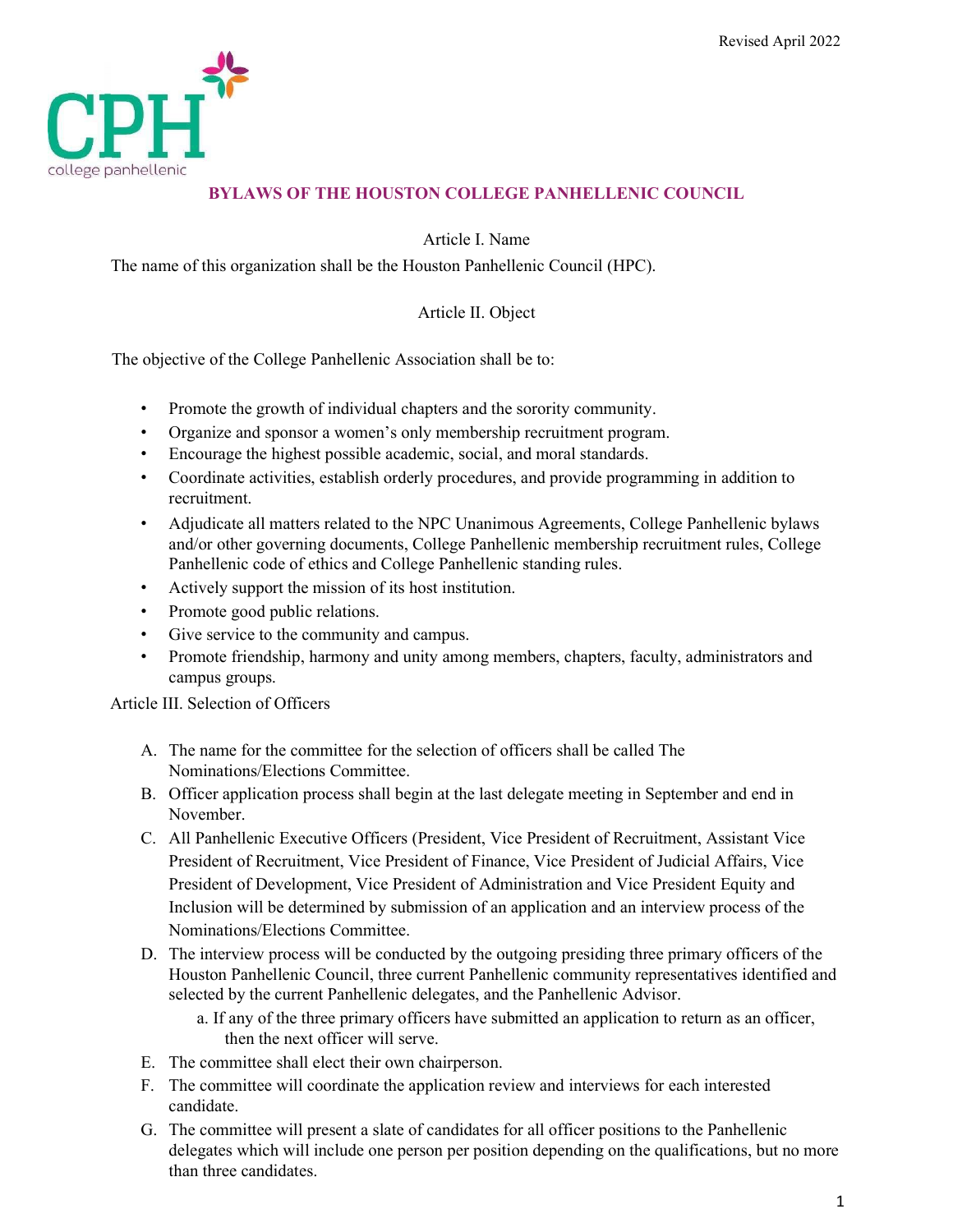- H. The slated officers must be voted on by the Panhellenic delegates by passing a 2/3 vote.
- I. A chapter will not be represented by more than two positions on the HPC Executive Board in the same year.

### Article IV. Executive Officers and Duties

### Section 1. HPC Executive Officers

The officers of the Houston Panhellenic Council shall be President, Vice President of Recruitment, Vice President of Finance, Vice President of Administration, Vice President of Judicial, Vice President of Development, and Assistant Vice President of Recruitment.

## Section 2. Duties of Officers

- A. The PRESIDENT shall:
	- i. Have overall responsibility for the operation of the Houston Panhellenic Council.
	- ii. Call and preside at all meetings of the Houston Panhellenic Council.
	- iii. Call and preside at all meetings of the Executive Council.
	- iv. Serve as an ex-officio member of all College Panhellenic Committees, except the Judicial Board.
	- v. Communicate regularly with the Panhellenic Advisor.
	- vi. Be familiar with the NPC Manual of Information and all governing documents of this Association.
	- vii. Ensure all NPC College Panhellenic reports are completed on time. viii. Communicate with the NPC Area Advisor along with the Panhellenic Advisor.
	- ix. Maintain current copies of the following: Houston Panhellenic Council Bylaws and standing rules, the Houston Panhellenic Council budget, contracts executed on behalf of the Houston Panhellenic Council, correspondence and materials received from the NPC Area Advisor, all NPC College Panhellenic reports and other pertinent materials.
	- x. Perform all other duties as applicable to the office as prescribed by the parliamentary authority adopted by the council.
	- xi. Shall disaffiliate and disassociate in accordance to the recruitment rules.

### B. The VICE PRESIDENT OF RECRUITMENT shall:

- i. Perform the duties of the President in her absence.
- ii. Be familiar with the NPC Manual of Information and all governing documents of this council.
- iii. Perform all other duties as applicable to the office as prescribed by the officer transition manual adopted by the council.
- iv. Be responsible for creating all calendars in regards to recruitment.
- v. Oversee all Panhellenic recruitment activities and events.
- vi. Oversee all recruitment publication efforts. vii. Oversee Panhellenic recruitment registration.
- viii. Coordinate a Recruitment Rules Workshop before the start of the recruitment period to educate each member organization about rules and procedures concerning recruitment. Each chapter will receive a month notification of the event.
- ix. Submit any revisions to the Houston Panhellenic Council recruitment rules to the Panhellenic Council for approval.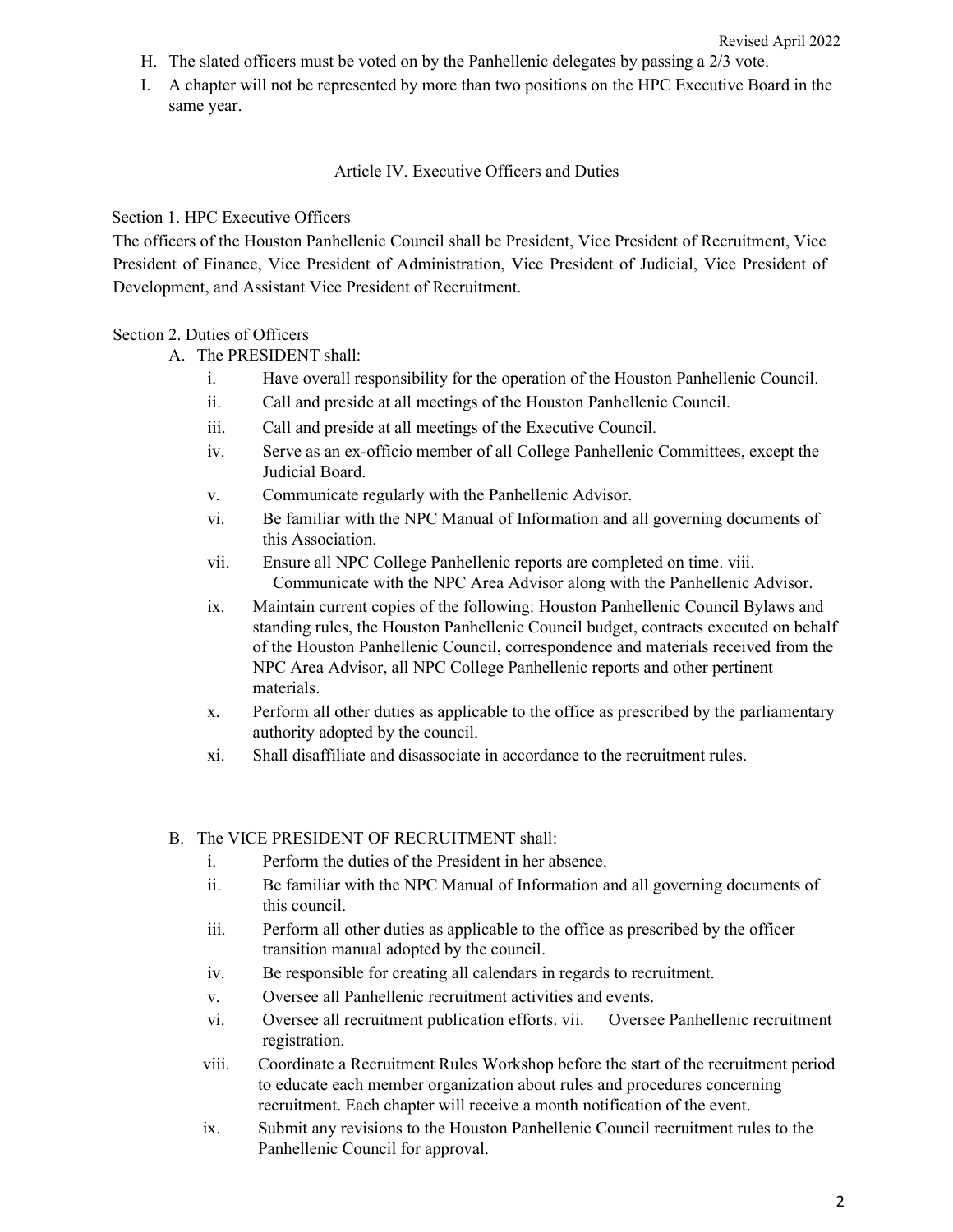- x. Host all Panhellenic recruitment wrap-up meetings with recruitment chairs and advisors.
- xi. Organize all Panhellenic recruitment meetings.
- xii. Keep complete and accurate records of Panhellenic recruitment information.
- xiii. Present a full report, including recommendations, to the Panhellenic Council based on an analysis of the recruitment statistics and recruitment evaluations from new members, potential new members who withdrew, each member organization and chapter advisors.
- xiv. Perform all other duties as applicable to the office as prescribed by the parliamentary authority adopted by the council.
- xv. Shall disaffiliate and disassociate in accordance to the recruitment rules.
- C. The VICE PRESIDENT OF FINANCE shall:
	- i. Supervise the finances of the Houston Panhellenic Council.
	- ii. Prepare the annual budget and, receive approval by the current Houston Panhellenic Council and Advisor.
	- iii. Receive all payments due to the council, collect all dues, and give receipts.
	- iv. Provide each NPC affiliated chapter with budgets upon request of a one-on-one meeting with VP of Finance.
	- v. Pay promptly the annual NPC dues and all bills of the Houston Panhellenic Council.
	- vi. Maintain current financial records; give a financial report at each regular meeting of the Houston Panhellenic Council and an annual report at the close of her term of office. vii. Be familiar with the NPC Manual of Information and all governing documents of this council.
	- viii. Perform all other duties as applicable to the office as prescribed by the parliamentary authority adopted by the council.
	- ix. Shall disaffiliate and disassociate in accordance to the recruitment rules.
- D. The VICE PRESIDENT OF ADMINISTRATION shall:
	- i. Keep an accurate roll of the members of Houston Panhellenic Council Delegates including updating the Houston Panhellenic Council officer roster with the Center for Fraternity & Sorority Life.
	- ii. Report a delegate's absence to that chapter's president.
	- iii. Record minutes of all meetings of the Houston Panhellenic Delegate Council and the Executive Board.
	- iv. Maintain a complete and up-to-date file that includes the minutes of all meetings from the date of organization and current correspondence.
	- v. Send general body meeting minutes to all members of the Houston Panhellenic Executive Council. vi. Be familiar with the NPC Manual of Information and all governing documents of this council.
	- vii. Collect program calendars from all chapter delegates on the Monday before the first week of classes in the fall and spring semesters and the updated program calendars the Monday of the first week of October and March; then, will distribute the program calendars to the VP of Development.
	- viii. Shall inform HPC delegates of approved philanthropy events presented by the Houston Panhellenic Council and other councils. ix. Perform all other duties as applicable to the office as prescribed by the parliamentary authority adopted by the council.
	- x. Regulate the 'hpcpics' Gmail account.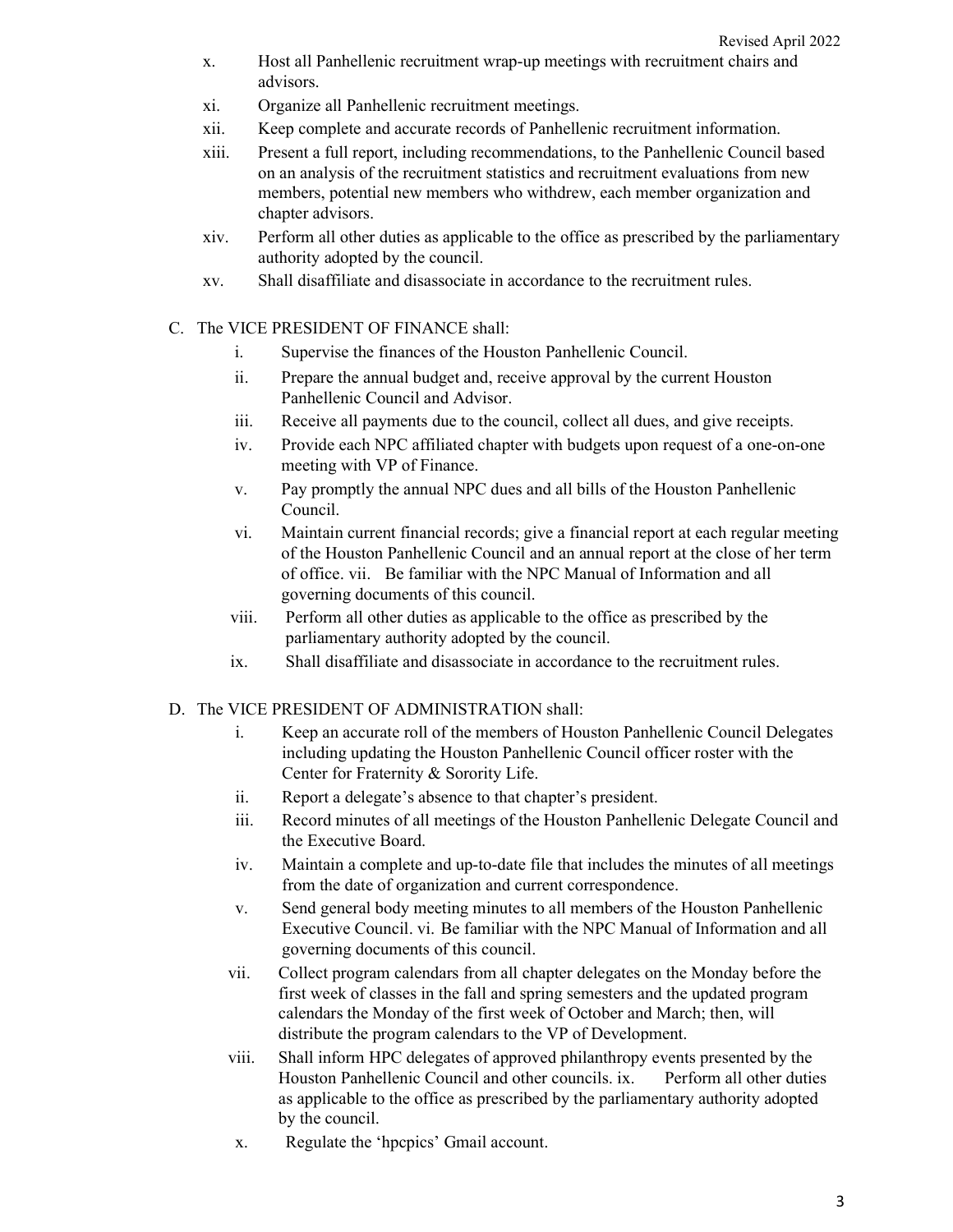- xi. Manage public relations for HPC throughout the term including but not limited to: Instagram, Facebook, Twitter, and the HPC website.
- xii. Shall disaffiliate and disassociate in accordance to the recruitment rules.
- E. The VICE PRESIDENT OF DEVELOPMENT shall:
	- i. Host monthly roundtable meetings with the academic committee to include each academic chair from all HPC organizations.
	- ii. Prepare an academic-based program per semester and annually.
	- iii. Provide each academic chair within the committee with resources and incentives to help their chapter members achieve academic success.
	- iv. Be responsible for managing events hosted by HPC.
	- v. Responsible for coordinating monthly events with HPC chapters.
	- vi. Maintain a 'master calendar' based on the chapter program calendars received from the VP of Administration.
	- vii. Any event that is planned by the Vice President of Development that is announced with a month notification must have forty percent of each chapter in attendance or they will receive a fine of \$10 for each member they are under.
	- viii. Will serve as the Fraternity/Sorority Life Liaison for HPC.
	- ix. Perform all other duties as applicable to the office as prescribed by the parliamentary authority adopted by the council.
	- x. Shall disaffiliate and disassociate in accordance to the recruitment rules.

#### F. The VICE PRESIDENT OF JUDICIAL AFFAIRS shall:

i. Coordinate the training of Judicial Board members with the Houston Panhellenic Advisor and/or representative of the campus office of Judicial Affairs. These procedures and applications will be distributed during the spring semester. ii. The Judicial Board will be comprised of the following individuals:

- a. Current Vice President of Judicial Affairs will act as the chairman of the Judicial Board.
- b. One (1) active Panhellenic woman from each HPC organization selected through an application process.
- c. Current Houston Panhellenic Council Advisor (ex-officio)
- iii. Make arrangements for the mediations and hearings as indicated by the Panhellenic President (location, meeting room, set-up, appointment of a secretary among board members, and notification of the hearing to the board members and involved chapters).
- iv. Meetings and hearings regarding Judicial Affairs will be closed to the parties not involved unless otherwise stated by the officer.
- v. Determine if any Judicial Board members need to be excused from serving because of a conflict of interest. If a Board member does not keep up with necessary hearings and Board discussions, the Vice President of Judicial Affairs may also excuse the member and request a replacement.
- vi. Provide involved chapters with an outline of Judicial Board Hearing Procedures. vii. Preside over judicial hearings.
- viii. Inform, in writing, cited chapters of the verdict, penalties (if applicable), and the appeals process.
- ix. Initiate, follow through, and preside over all Constitution or Bylaw revisions.
- x. Initiate, follow through, and preside over the Educational Program set by HPC.
- xi. Monitor all activity year round having to do with social media that is set in the Recruitment Rules.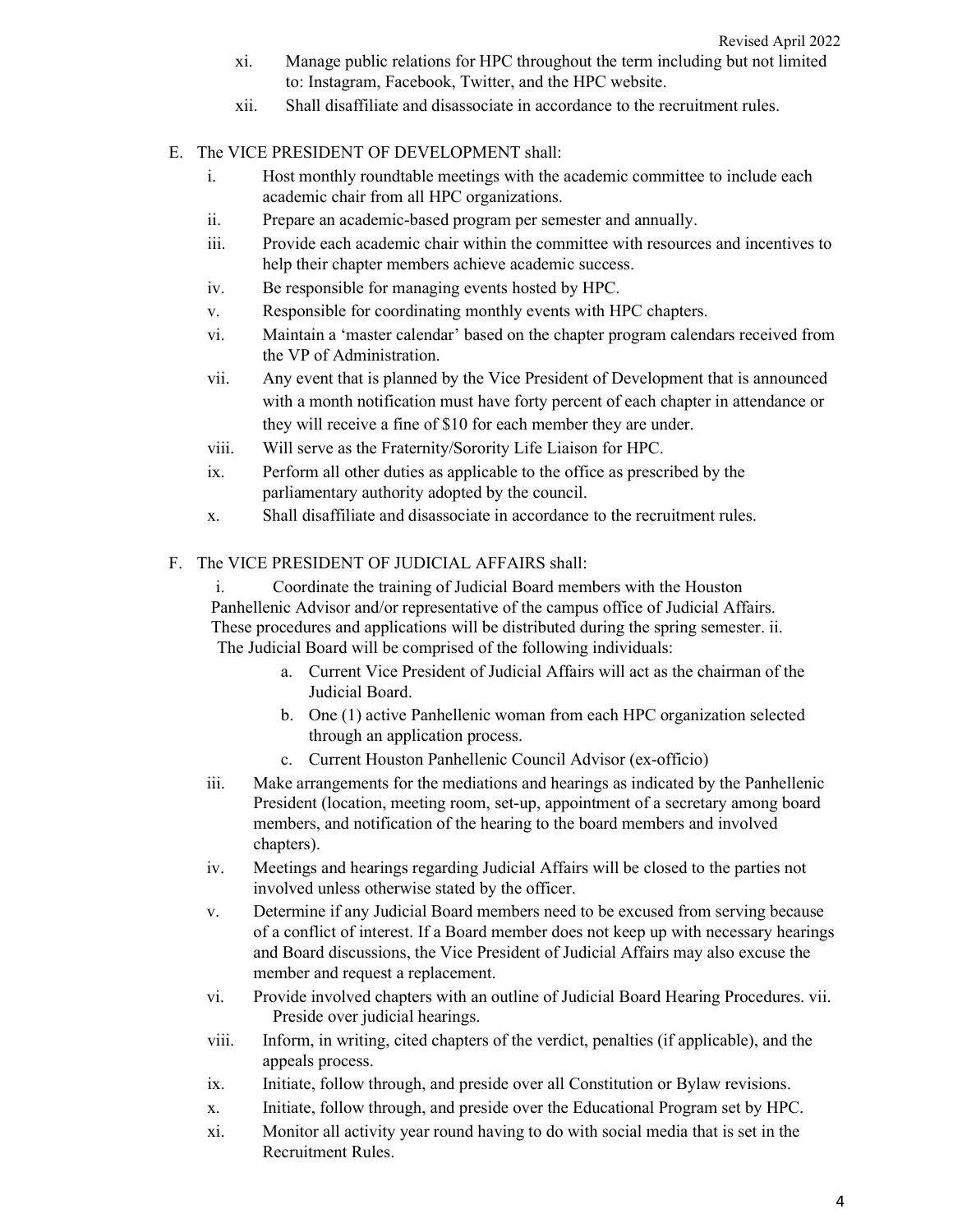xii. Begin monitoring all chapter activity starting the day after the Recruitment Rules Education Session, as set forward. xiii. Perform all other duties as applicable to the office as prescribed by the parliamentary authority adopted by the council.

xiv. Shall disaffiliate and disassociate in accordance to the recruitment rules.

## G. The VICE PRESIDENT OF EQUITY AND INCLUSION shall:

- i. Assist with managing events hosted by HPC.
- ii. Assist with the coordination of monthly events with HPC chapters
- iii. Will serve as the Fraternity/Sorority Life Liaison for HPC in the event that the VP Development is not able to serve. iv. Coordinate HPC Community wide educational events bringing in experts in the field of diversity, equity, and inclusion.
- v. Serve as the direct contact to work with departments and academic colleges to educate the HPC community about equitable and inclusive practices.
- vi. Coordinate events for cross-council collaboration to include all 5 councils housed under the Center for Fraternity/Sorority Life.
- vii. Perform all other duties as applicable to the offices as prescribed by the parliamentary authority adopted by the council.
- viii. Shall disaffiliate and disassociate in accordance to the recruitment rules.
- H. The ASSISTANT VICE PRESIDENT OF RECRUITMENT shall: i.Assist the Vice President of Recruitment.
- ii. Assist the Vice President of Administration manage social media and create a
	- iii. Attend all recruitment committee events, record minutes, and communicate via email to the President and Panhellenic Advisor in regards to recruitment news.
	- iv. Send recruitment meeting minutes to all involved parties within 48 hours after completion of meeting.
	- v. Respond accordingly to potential new members on social media outlets throughout the HPC term, and respond within 48 hours to questions in regards to recruitment.
	- vi. Be responsible, along with HPC Advisors and the rest of the recruitment team, for the selection and training of all Recruitment Counselors during the Formal Recruitment Process.
	- vii. Coordinate Recruitment Counselor programs and all activities associated with the Recruitment Counselor team. viii. Be responsible for assigning Recruitment Counselors to the groups of Potential New Members.
	- ix. Assist the recruitment team in the planning and execution of recruitment related events.
	- x. Coordinate recruitment counselor interviews. xi. Assist with Recruitment Counselor work week.
	- xii. Perform all other duties as applicable to the office as prescribed by the parliamentary authority adopted by the council.
	- xiii. Shall disaffiliate and disassociate in accordance to the recruitment rules.

Section 3. Eligibility

Eligibility to serve as an officer shall depend on the type of membership: A.

Regular membership.

Members from Houston Panhellenic Council chapters holding regular membership in their chapter shall be eligible to serve in any HPC officer position except President, Vice President of Recruitment, Vice President of Finance, and Vice President of Judicial and have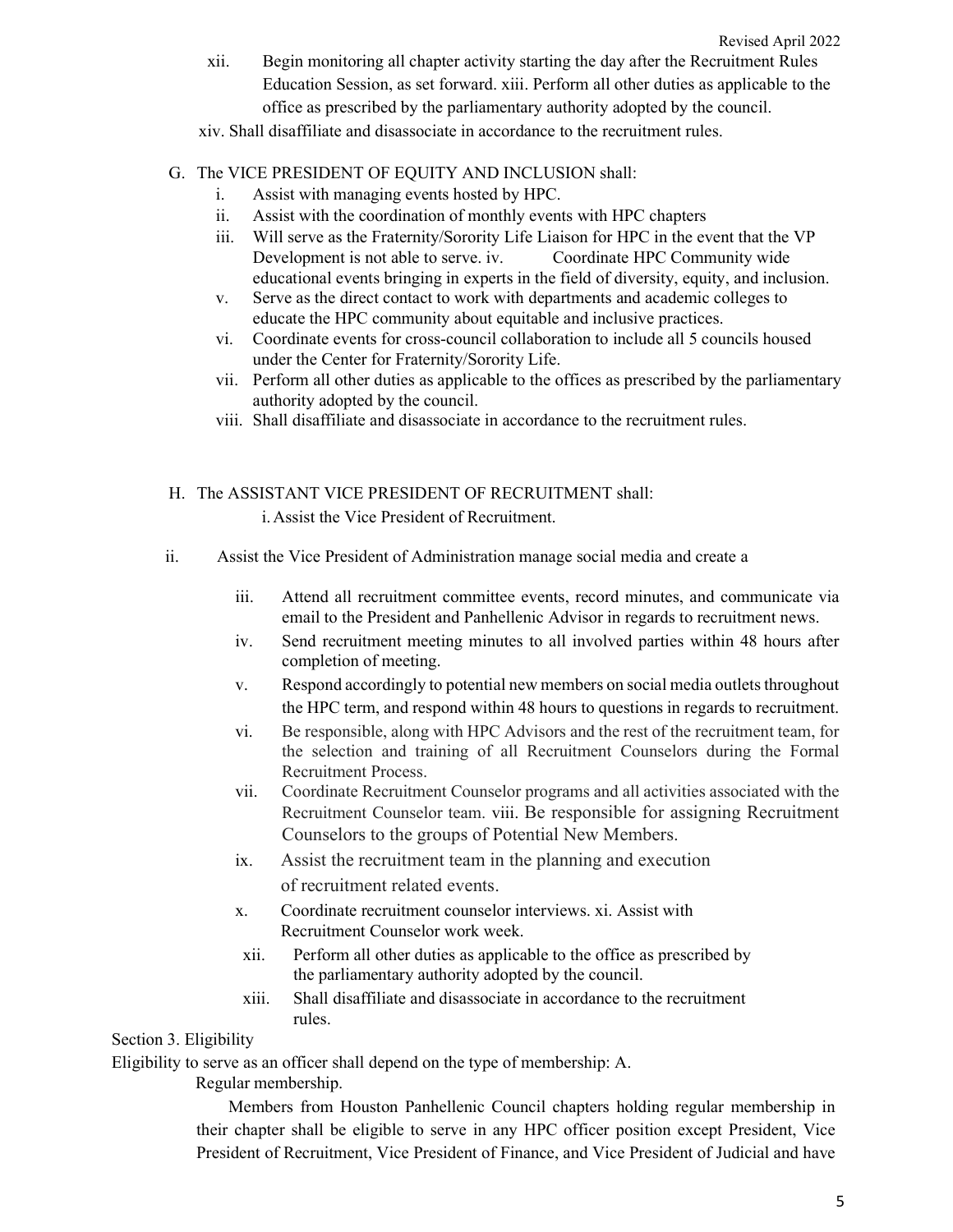a minimum 2.5 cumulative and semester grade point average, enrolled as a full time student, and in good standing with the university, Center for Fraternity & Sorority Life, and the member's chapter. B. Provisional membership.

Members from Houston Panhellenic Council chapters holding provisional membership in their chapter shall not be eligible to serve as an HPC officer. C. Associate membership.

Members from Houston Panhellenic Council chapters holding associate membership in their chapter shall not be eligible to serve as an HPC officer.

Section 4. Office-holding limitations:

- A. No more than two member(s) from the same Panhellenic sorority shall hold office during the same term.
- B. The Panhellenic President and Vice President of Recruitment should have a minimum of one year of Houston Panhellenic Council experience prior to serving.

#### Section 5. Term

- A. The officers shall serve for a term of one year or until their successors are selected.
- B. The officers shall be sworn in at the last delegate meeting in November unless that meeting occurs during Thanksgiving break (fall break) in which case another designated date will be selected based on availability of the newly selected officers and Panhellenic Advisor.

Section 6. Removal of Executive Board Officers

- A. Any officer of the Houston Panhellenic Council may be removed for cause by a vote of 2/3 of the Panhellenic Executive Council.
- B. A 3 check review system shall be implemented to hold all HPC Executive Council members accountable.
- C. After a formal written complaint has been submitted to the Panhellenic Advisor, a formal meeting will occur with the Vice President of Judicial, two of the top 3 primary officers not involved in the formal written complaint, and Panhellenic Advisor.
- D. If the written complaint involves the Vice President of Judicial then the formal meeting will occur with the top 2 primary officers and Panhellenic Advisor.
- E. After the formal meeting, the Vice President of Judicial will submit a formal written decision letter to the officer in question. The officer in question has 4 business days to respond.

## Section 7. Vacancies

Vacancies shall be filled in the same manner of selection as provided in Article III with discretion of the Executive Board and Panhellenic Advisor.

#### Article V. The Panhellenic Delegate Council

#### Section 1. Authority

- A. The governing body of the Houston Panhellenic Council shall be the Panhellenic Delegate Council.
- B. It shall be the duty of the Panhellenic Delegate Council to conduct all business related to the overall welfare of the Houston Panhellenic Council including, but not limited to: annual review of the parameters as adopted in the recruitment rules for the automatic adjustment of total every regular academic term, annual determination of dues, approval of the annual budget, consideration of extension, setting a calendar of events, determining programming and establishing recruitment rules and recruitment style.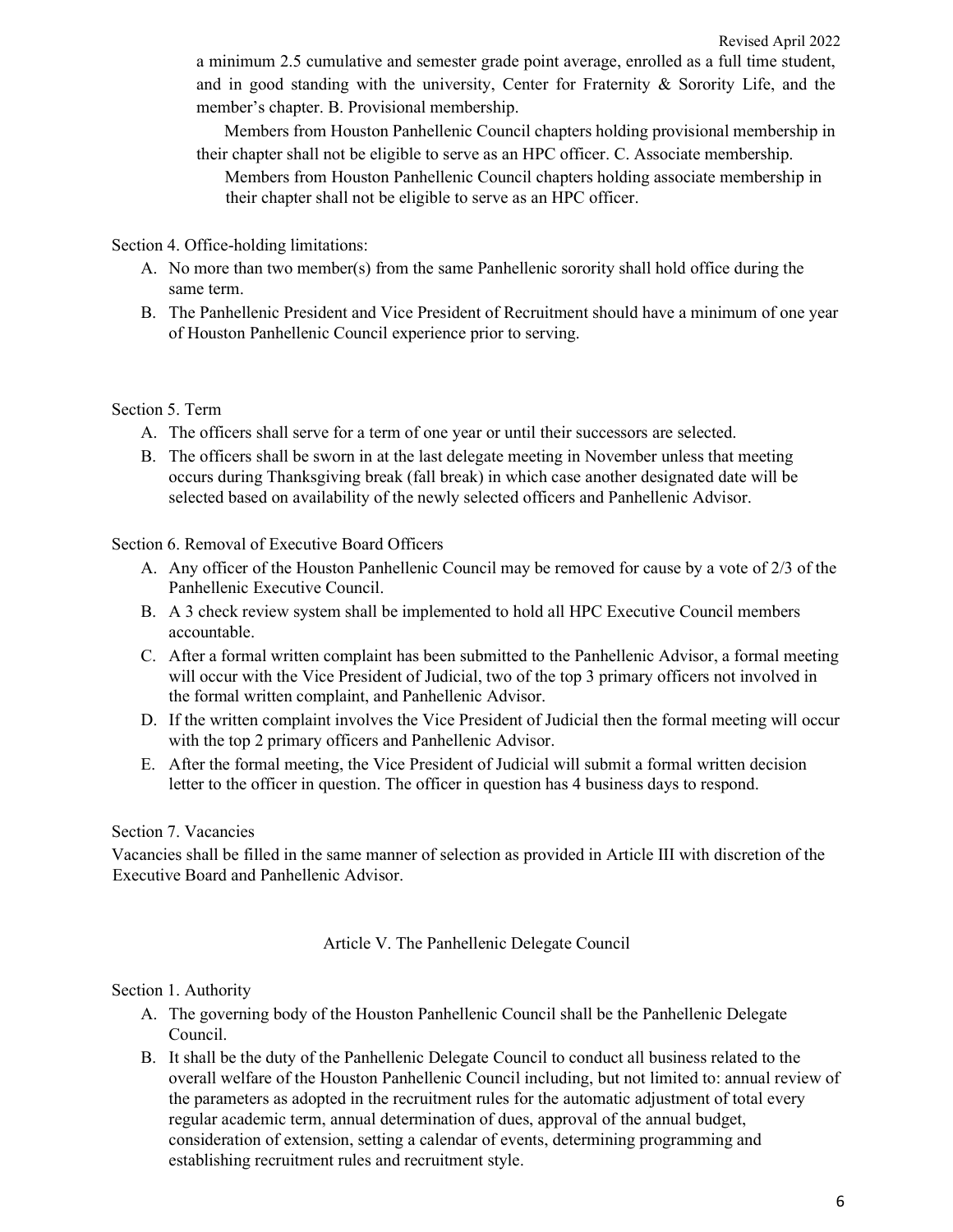C. The Panhellenic Council shall also have the authority to adopt rules governing the College Panhellenic Association that do not violate the sovereignty, rights and privileges of member women's only sororities.

Section 2. Composition and privileges.

- A. The Panhellenic Delegate Council shall be composed of one delegate and one alternate delegate from each regular, provisional and associate woman's only member organization at The University of Houston as identified in Article III.
- B. The delegates shall be the voting members of the Panhellenic Council except as otherwise provided in Article III of these bylaws.
- C. The alternate delegates shall have voice but no vote.
- D. The alternate delegate shall act and vote in the place of the delegate when the delegate is absent.
- E. If both delegate and alternate are absent, the vote may be cast by a member of the sorority, providing her credentials have been presented to the HPC President.

Section 3. Selection of delegates and alternates

- A. Delegates to the Houston Panhellenic Council shall be selected by their respective women's only sorority chapters to serve for a term of one year.
- B. The chapter delegate shall be sworn in at the last delegate meeting in November unless that meeting occurs during (Thanksgiving break) fall break in which case another designated date will be selected based on availability of the newly selected delegates and Panhellenic Advisor.

Section 4. Delegate vacancies

When a delegate vacancy occurs, it shall be the responsibility of the sorority the delegate is a member of to select a replacement within 1 week and to notify the HPC Vice President of Administration the name, email, and telephone number of the new delegate.

Section 5. Delegate duties and responsibilities

- A. Attend all Houston Panhellenic Council Delegate Meetings and Open Meetings.
- B. Serve as the official representatives from each of the HPC chapters in terms of official Panhellenic discussions and voting matters.
- C. Inform their respective chapters of all updates in HPC programs, community activities, and reports from the HPC Executive Committee.
- D. Ensure that rosters, dues, recruitment materials, and any additional requests be turned into HPC by the appropriate deadlines.
- E. Submit a chapter program calendar (including philanthropy events and any additional important dates) to the VP of Administration on the Monday before the first week of classes in the fall and spring semesters, and the updated program calendars the Monday of the first week of October and March."
- G. Should know when to consult her sorority's NPC delegate for assistance and advice regarding Panhellenic concerns.
- H. Should be prepared and knowledgeable about Panhellenic concerns, the view of her member organization and chapter, and how to voice concerns to the Council.

### Section 6. Regular meetings

Regular meetings of the Panhellenic Delegate Council shall be held at a time and place established at the beginning of each academic term.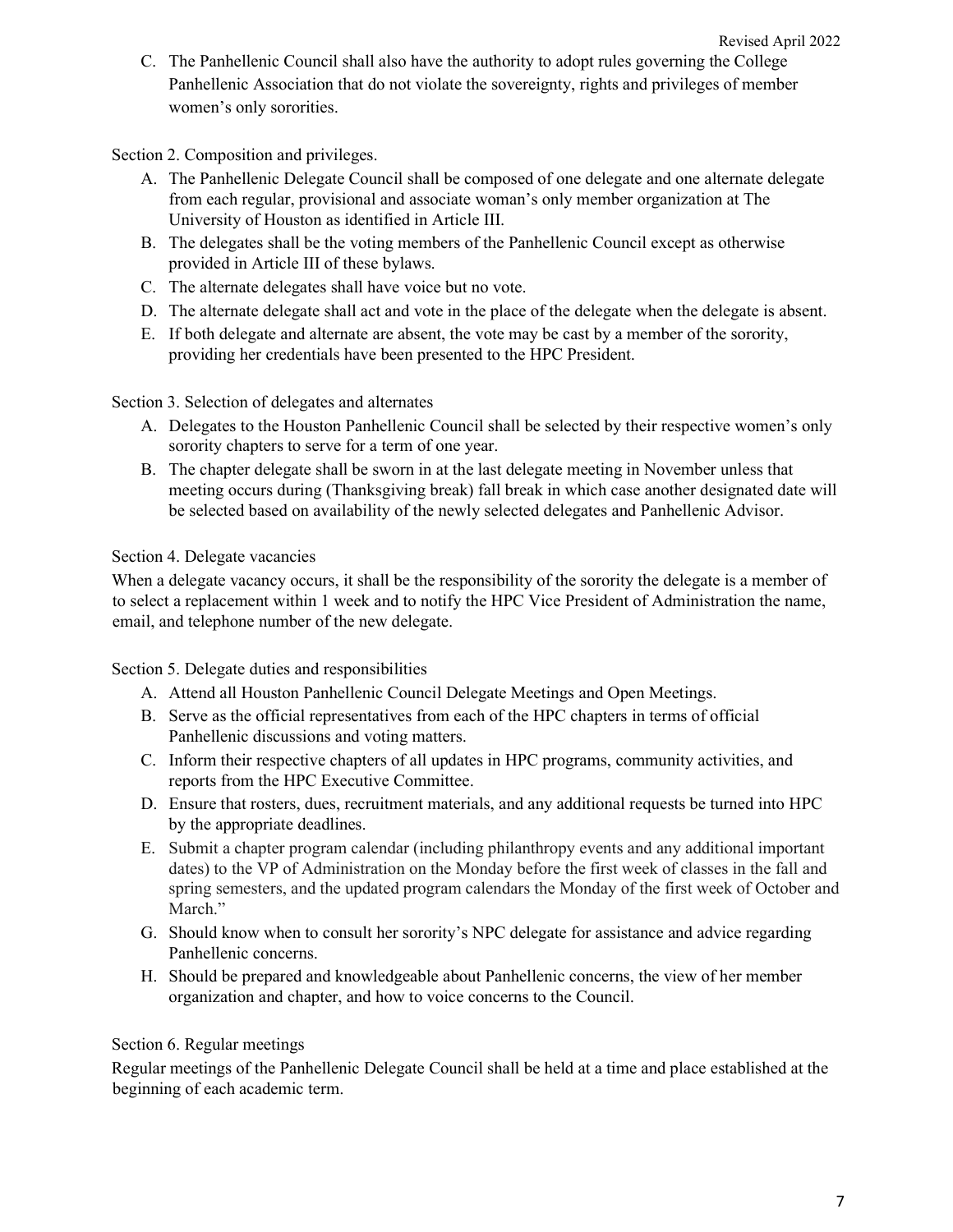### Section 7. Annual meeting

The annual meeting of the Panhellenic Council shall be held during the month of November. The purpose of the annual meeting will be for the transition of the newly elected officers and delegates and will include any other business that may properly come before the Executive Board and delegates.

## Section 8. Special meetings

- A. Special meetings of the Panhellenic Council may be called by the president when necessary and shall be called by her upon the electronic or written request of no fewer than one-fourth of the member women's sororities of the Houston Panhellenic Council.
- B. Electronic or written notice of each special meeting of the Panhellenic Council shall be sent to each member of the Panhellenic Council at least 24 hours prior to convening the meeting; however, such notice may be waived, and attendance at such meeting shall constitute waiver of said notice.

## Section 9. Quorum

Two-thirds of the delegates from the member sororities of the Panhellenic Delegate Council shall constitute a quorum for the transaction of business.

### Section 10. Voting requirements

- A. All other votes, unless specified in these bylaws, shall require a majority vote for adoption.
- B. A two-thirds vote of the Panhellenic Delegate Council shall be required to approve a recolonization plan and for all extension-related votes.
- C. Proposed motions on issues that impact a chapter as a whole must be announced at a previous meeting to allow opportunity for chapter input before a vote may be taken on the issue.

### Article VI. The Panhellenic Advisor

### Section 1. Appointment

The Panhellenic Advisor of the Houston Panhellenic Executive Council shall be appointed by the University of Houston Center of Fraternity & Sorority Life.

### Section 2. Authority

The Panhellenic Advisor shall serve in an advisory capacity to the Houston Panhellenic Council. The Panhellenic Advisor shall have voice but no vote in all meetings of the Houston Panhellenic Delegate Council and the Houston Panhellenic Executive Council.

### Article VII. Committees

### Section 1. Standing committees

- A. The standing committees of the Houston Panhellenic Council shall be the Judicial Board, Membership Recruitment Committee, Academic Excellence Committee, and Programming Committee.
- B. Term. The standing committees shall serve for a term of one year, which shall coincide with the term of the officers.

### Section 2. Appointment of committee membership

The Executive Council shall appoint members and chairmen of all standing and special committees, except as provided otherwise in these bylaws, and in making these appointments, recognize fair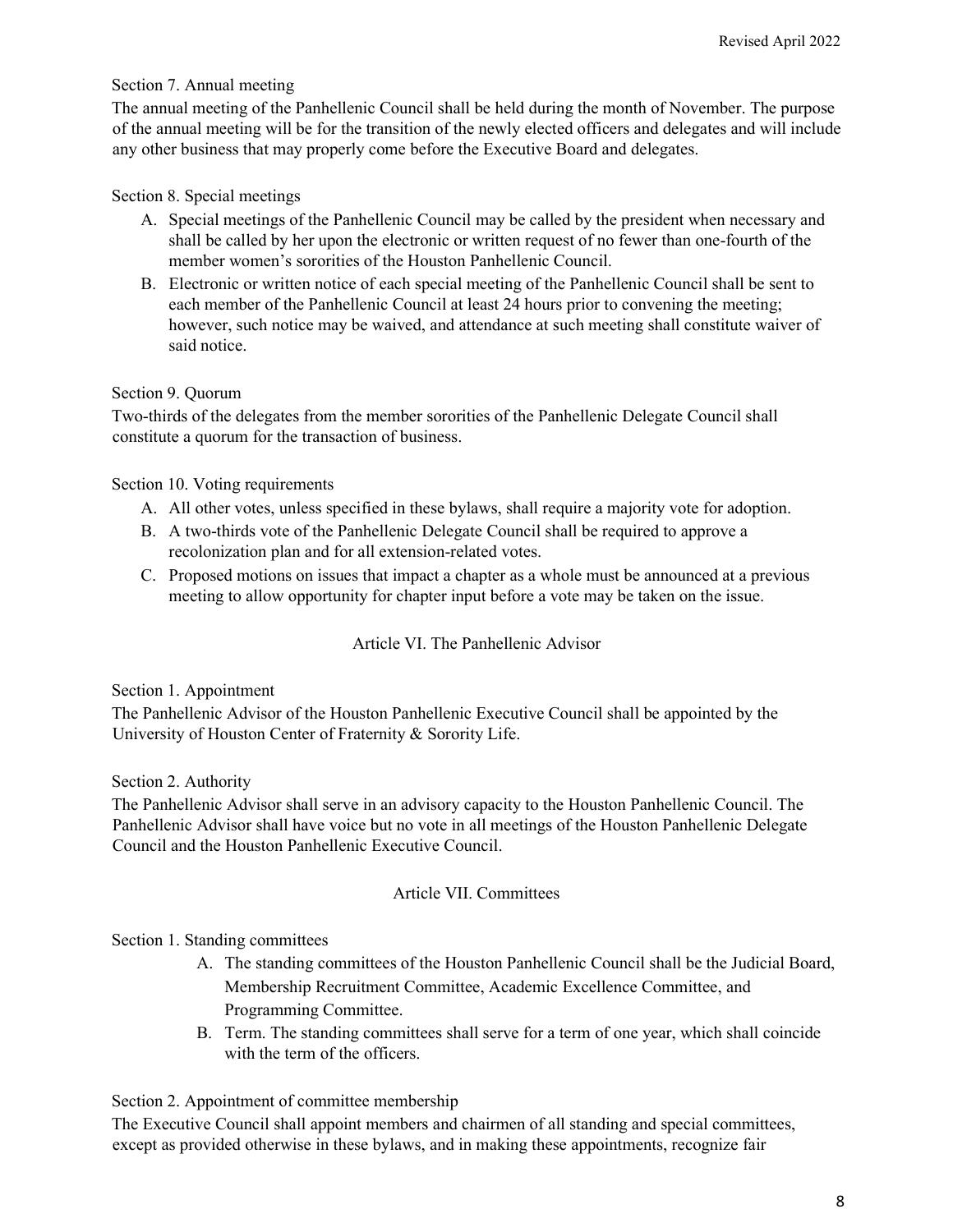representation from all member women's only sororities as much as possible. The president shall be an ex-officio member of all committees except the Judicial Board and the Alumnae Advisory Council.

Section 3. Judicial Board

- A. The Judicial Board shall consist of the Vice President of Judicial as chairman and one member from each HPC member organizations, preferably the standards chair or judicial representative from the member organization.
- B. The Panhellenic Advisor shall serve as a nonvoting, ex-officio member.
- C. The Judicial Board members shall participate in training to be educated about the purpose of the board, the rules and regulations the Judicial Board will monitor, the procedures to be followed, proper questioning techniques, the rights of the charged organizations, evaluating evidence, and deliberations and sanctioning.
- D. The Judicial Board shall educate member sororities about the Houston Panhellenic Council judicial procedure.
- E. In accordance with NPC Unanimous Agreement VII-College Panhellenic Association Judicial Procedure, it shall be the Judicial Board's duty to hold a hearing to adjudicate all alleged violations of the NPC Unanimous Agreements and the bylaws, code of ethics, standing rules and membership recruitment regulations of the Houston Panhellenic Council that are not settled informally or through mediation.
- F. The hearing shall be conducted by the entire Judicial Board unless the Panhellenic Council adopts rules for the hearing to be conducted by a committee of the Judicial Board.
- G. The members of the Judicial Board shall maintain confidentiality throughout and upon completion of the judicial process.
- H. If a hearing involves a member of the Judicial Board's chapter, then that member will not participate in the hearing.

### Section 4. Membership Recruitment Committee

The Membership Recruitment Committee shall consist of a chairman and one representative from each regular, provisional and associate woman's only member (if they are participating in the primary recruitment process). Alumnae advisors may attend meetings of the committee. The alumnae advisors shall have voice but no vote. This committee shall review and develop membership recruitment rules and submit them for discussion and approval to the Panhellenic Council before the end of the academic term preceding the primary membership recruitment period. After each primary membership recruitment period, the chairman of this committee shall present a full report, including recommendations, to the Panhellenic Council based on an analysis of the recruitment statistics and recruitment evaluations from new members, potential new members who withdrew, each member organization and chapter advisor.

### Section 5. Academic Excellence Committee

The Academic Excellence Committee shall consist of the Vice President of Development as chairman and one member from each HPC member organization, preferably the academic/scholarship chair from the member organization. The Academic Excellence Committee will be responsible for all matters pertaining to the promotion of superior scholarship and intellectual achievement.

### Section 6. Programming Committee

The Programming Committee shall consist of the Vice President of Development as chairman and one member from each HPC member organization, preferably the external philanthropy chair from the member organization. The Programming Committee will be responsible to assist in the planning and execution of all HPC programs. The committee shall support all of the other council events.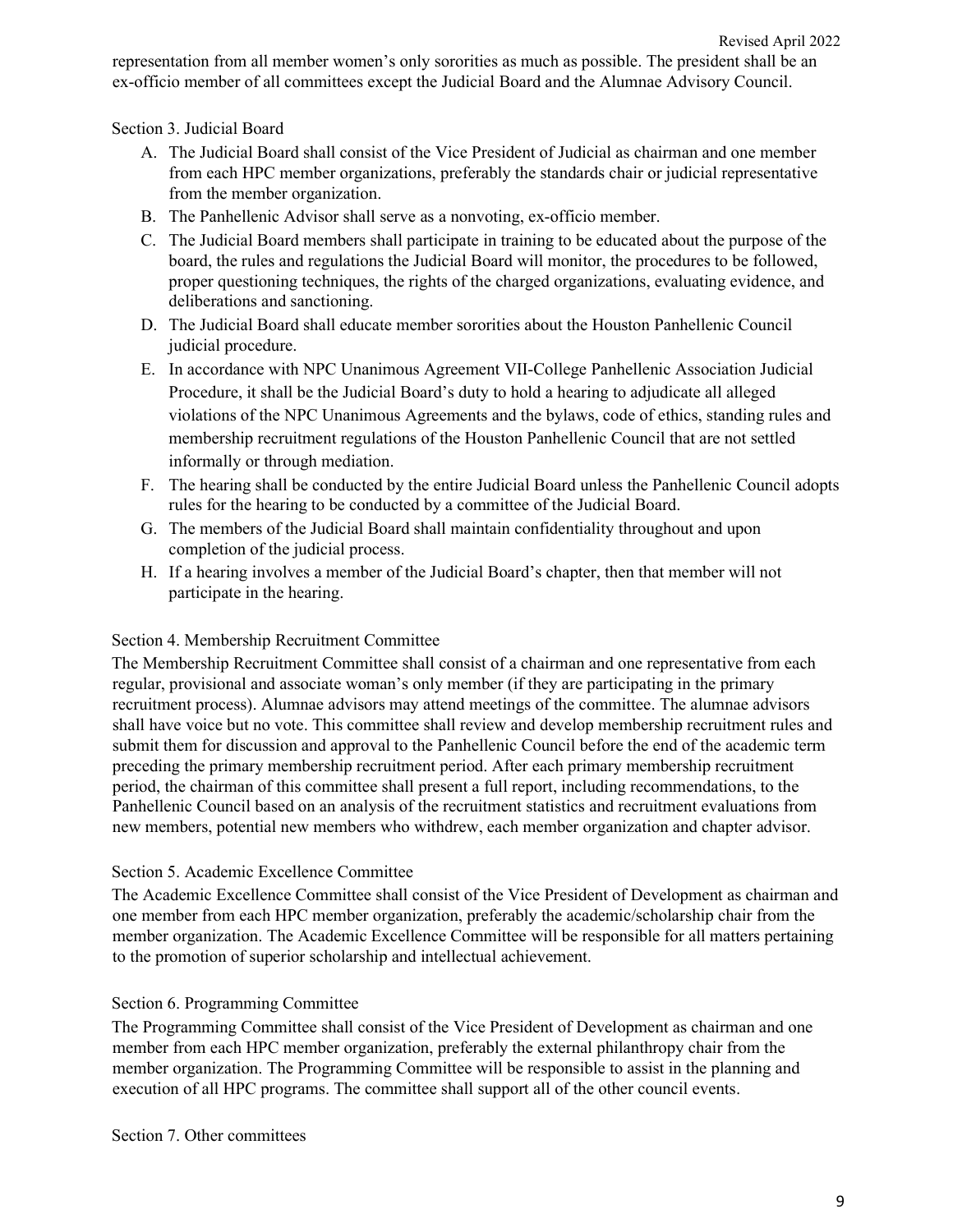Article VIII. Administration of Membership Recruitment

- A. An early fall recruitment shall be held.
- B. The NPC quota-total system shall be followed.
- C. The preferential bidding systems shall be used.
- D. Except during the formal recruitment period, continuous open bidding shall be in effect during the school year (fall through spring) for all eligible students.
- E. Chapters which do not fill basic quota during formal recruitment may continuously open bid until they reach chapter total.
- F. Every regular enrolled new member, initiate, or affiliate of a chapter shall be counted in the chapter total.
	- i. A list of all new, initiated, and affiliated members shall be filed with the Panhellenic Advisor on the first day of classes each semester and one week after a recruitment period.

ii. Any de-pledging, termination, or other change in membership shall be reported to the Panhellenic Advisor within 48 hours after it has occurred.

G. Summer Contacts

i. Houston Panhellenic Council is permitted to hold summer recruitment; however, activities cannot be sponsored by one individual organization, only by HPC.

ii. Any HPC organization that violates summer recruitment will be subject to a judicial hearing. Any student going through recruitment who has participated in any form of summer recruitment, other than that approved by HPC, shall be required to appear before the Judiciary Committee.

H. The Recruitment Rules for each period shall be adhered to by all regular HPC organizations.

### Article IX. Chapter Accountability

- A. Recruitment Rules Education Session as stated in Article IV, Section B, number vii.
	- i. Seventy percent of each organization must be in attendance, or they will receive a fine of \$20 for each member they are under. The only exception to this rule is if a chapter has a previous chapter event mandated by a chapter's nationals or approved by HPC.
		- a. A mandatory chapter event is defined as: ritual, chapter sponsored event, philanthropic event, or any other event that is submitted and approved on the chapter calendar to HPC at the beginning of each semester.
	- . When the Recruitment Rules Education Session is complete, any chapters or chapter members that are not in attendance will still be held accountable for all information covered.

# Article X. Finances

Section 1. Fiscal Year The fiscal year of the Houston Panhellenic Council shall be from January 1<sup>st</sup> to December 31st, inclusive.

# Section 2. Contracts

Dual signatures of the HPC President and Vice President of Finance with review of the HPC Advisor shall be required to bind the Houston Panhellenic Council on any contract.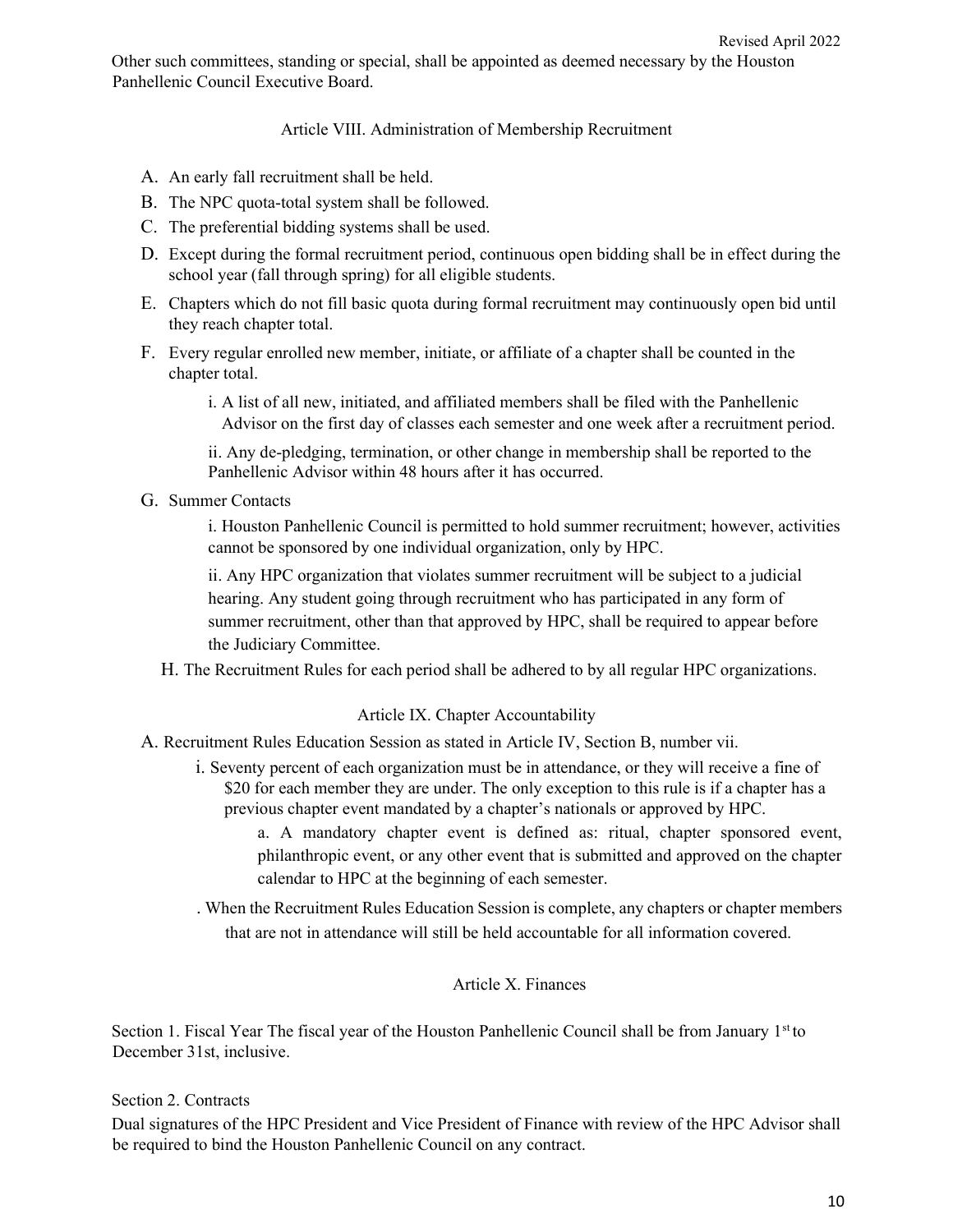# Section 3. Checks

All checks and electronic payments issued on behalf of the Houston Panhellenic Council shall bear dual signatures. The following shall be authorized to be one of the two required signatures: HPC President and Vice President of Finance with review of the HPC Advisor.

# Section 4. Purchases

- A. All orders that cost over \$100 made by HPC must receive at least two complete estimates that need to be turned into the Vice President of Finance at least one week before the order is to be placed. Once the payment request has been received, the Vice President of Finance will review submission with the HPC President and Advisor. Extenuating circumstances must be discussed with the Vice President of Finance.
- B. All purchases that cost over \$300 must be submitted two weeks before the order is to be placed and be approved by HPC. Once the payment request has been received, the Vice President of Finance will review submission with the HPC President and Advisor. Extenuating circumstances must be discussed with the Vice President of Finance.

# Section 5. Payments

All payments due to the Houston Panhellenic Council shall be received by the Vice President of Finance, who shall record them. Checks for payments will be made payable to HPC.

## Section 6. Membership Dues

- A. The dues of each HPC Regular Member and Associate Member fraternity shall be an assessment of \$12 per initiated member and new member per semester.
- B. The dues of each member fraternity shall be payable within 10 days of receiving a bill from HPC each semester. Bills for fall dues shall be sent out no later than the second Panhellenic meeting after Fall Formal Recruitment. Dues and fees for fall open recruitment new members will be due on October  $31<sup>st</sup>$ , or as stated by the HPC Vice President of Finance. Bills for spring dues will be sent out no later than the second Panhellenic meeting of the spring semester. Dues and fees for spring open recruitment new members will be due on March 31<sup>st</sup>, or as stated by the HPC Vice President of Finance. A 10% fine, based on your original due total, will be imposed as a late payment for the first week. After the initial 10%, an assessment of 5% of your original total will be made each week the dues remain delinquent.
- C. Only new members, initiates, and affiliated collegians that are listed on the fraternity's Panhellenic roster may participate and represent the chapter during Recruitment, Panhellenic events, and other inter-fraternal events.
- D. A new member shall be defined as an uninitiated chapter member who was extended a bid under preferential bidding or via continuous open bidding. An initiate shall be defined as any initiated member of their chapter. An affiliate shall be defined as a collegiate member initiated by another chapter who has been accepted for membership at the chapter at the University of Houston.

# Article XI. Extension

# Section 1. Extension

Extension is the process of adding an NPC women's only sorority.

- A. When all NPC chapters at the University of Houston have continuously maintained total for a period of at least two years, the Houston Panhellenic Council shall consider raising total or adding another chapter.
- B. Before undertaking any colonization efforts, HPC shall notify the NPC Extension Committee to receive guidance and support.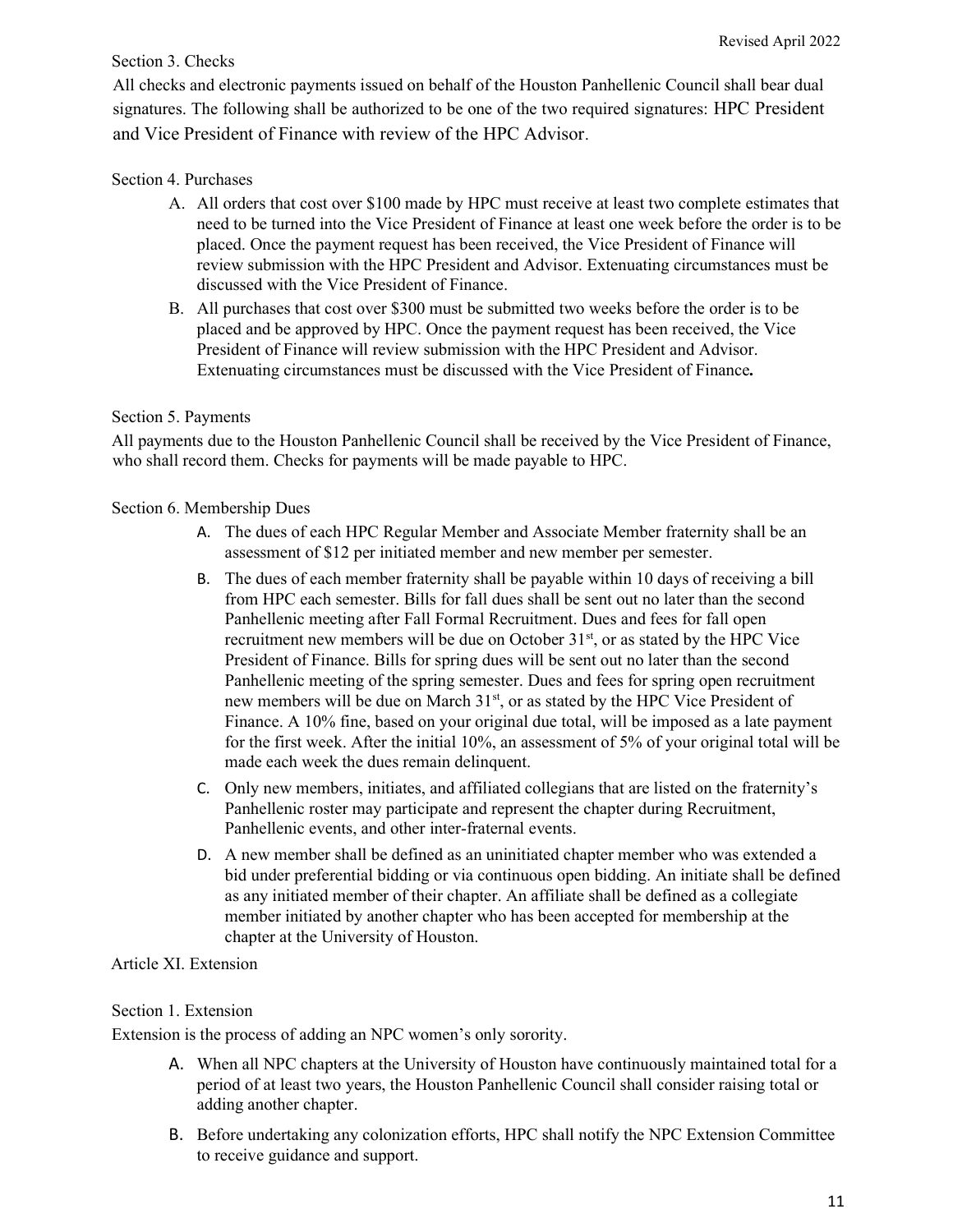- C. A new chapter shall be organized through colonization by an NPC organization.
- D. Consideration should be given to NPC organizations that have previously had chapters at the University; of those, NPC organization which have filed letters expressing an interest in the campus.

Section 2. Voting Only regular members of the Panhellenic Council shall vote on extension matters.

Article XII. Violation Resolution

#### Section 1. Violation

Chapters shall be held accountable for the conduct of their individual collegiate and alumnae members. Conduct contrary to the NPC Unanimous Agreements, these bylaws, the Panhellenic code of ethics, standing rules and/or membership recruitment regulations of the Houston Panhellenic Council shall be considered a violation.

#### Section 2. Informal resolution

Members are encouraged to resolve alleged violations through informal discussion with the involved parties.

Section 3. Judicial process

The Houston Panhellenic Council shall follow all NPC Unanimous Agreements and NPC guidelines for the judicial process found in the NPC Manual of Information.

### Article XIII. Anti-Hazing Clause

Students and Student Organizations are prohibited from initiating, participating in, or being witness to hazing activity. Hazing is antithetical to the University's commitment to a positive educational environment. Participation in hazing activities is against the law. Violation of the University's hazing policy, whether on or off-campus, may subject participants, including students and organizations, to arrest, prosecution and/or disciplinary action, including, but not limited to, suspension or expulsion of students and the revocation of an organization's registration and/or recognition at the University. Consent to or acquiescence in hazing activity is not a defense. The University strictly prohibits participation in hazing activities by any party, regardless of the existence of consent. Hazing activities do not contribute to the positive development or welfare of students. The University of Houston recognizes the act of hazing as illegal, irresponsible, intolerable and inconsistent with the principles of higher education and basic human development. For more information on the University's Hazing Policy please visit the Student Life Policies section of the University of Houston Student Handbook.

#### Article XIV. Inclusion Statement

Houston Panhellenic Council does not categorically deny membership to an individual, based on race, color, religion, age, national origin, ancestry, sexual orientation, gender identity and expression, military or veteran status, the presence of a disability, genetic information, familial status, political affiliation or participation in protected activities (discrimination based on sex is allowed through Title IX of the Educational Amendments of 1972).

UH Non-Discrimination Clause: As a Registered Student Organization at the University of Houston we adhere to the University of Houston's Non-Discrimination Policy. The University of Houston is an Affirmative Action/Equal Opportunity institution. The university provides equal treatment and opportunity to all persons without regard to race, color, religion, national origin, sex, age, genetic information, disability, or veteran status except where such distinction is required by law. Additionally,